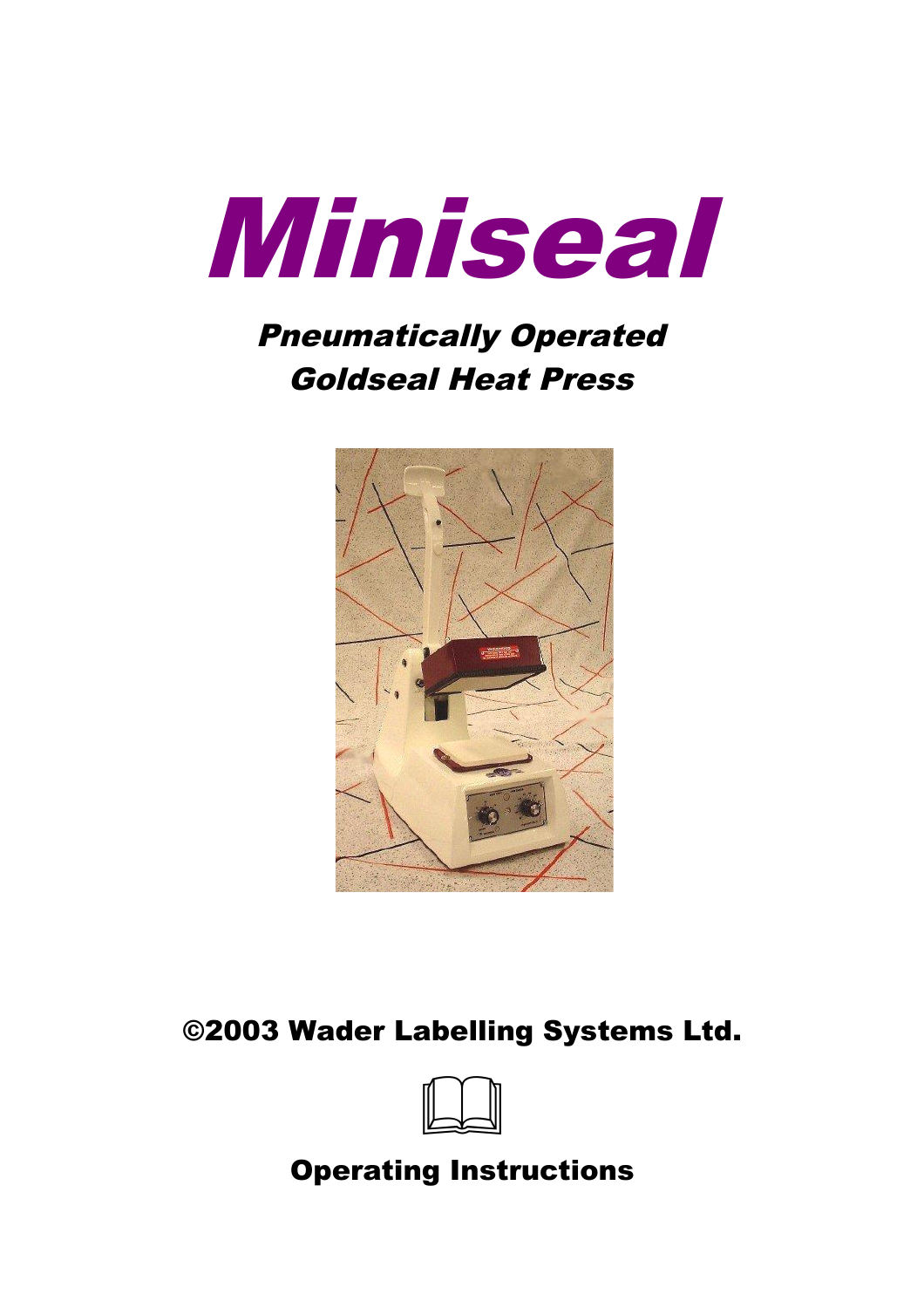#### **General description**

This is a semi-automatic heat press for the use of applying heat seal tape, transfers and other heat seal items.

It consists of a heated upper platen that when brought down in to the sealing position will bond the transfer to the garment or sheet.

#### **Operation / Set-up**

The machine must be located on a firm work surface and near a singe 240 Volt AC outlet.

The air supply must be filtered and supply a flow of air between 75 -100 psi in to the machine (*do not exceed the 100 psi limit*).

Ensure that the machine is in the open position and connect the air to the 1/8" BSP connector located at the rear of the machine.



Turn the pressure regulator to the desired sealing pressure (see gauge on opposite side of machine) to approx. 80 psi or 5 bar.

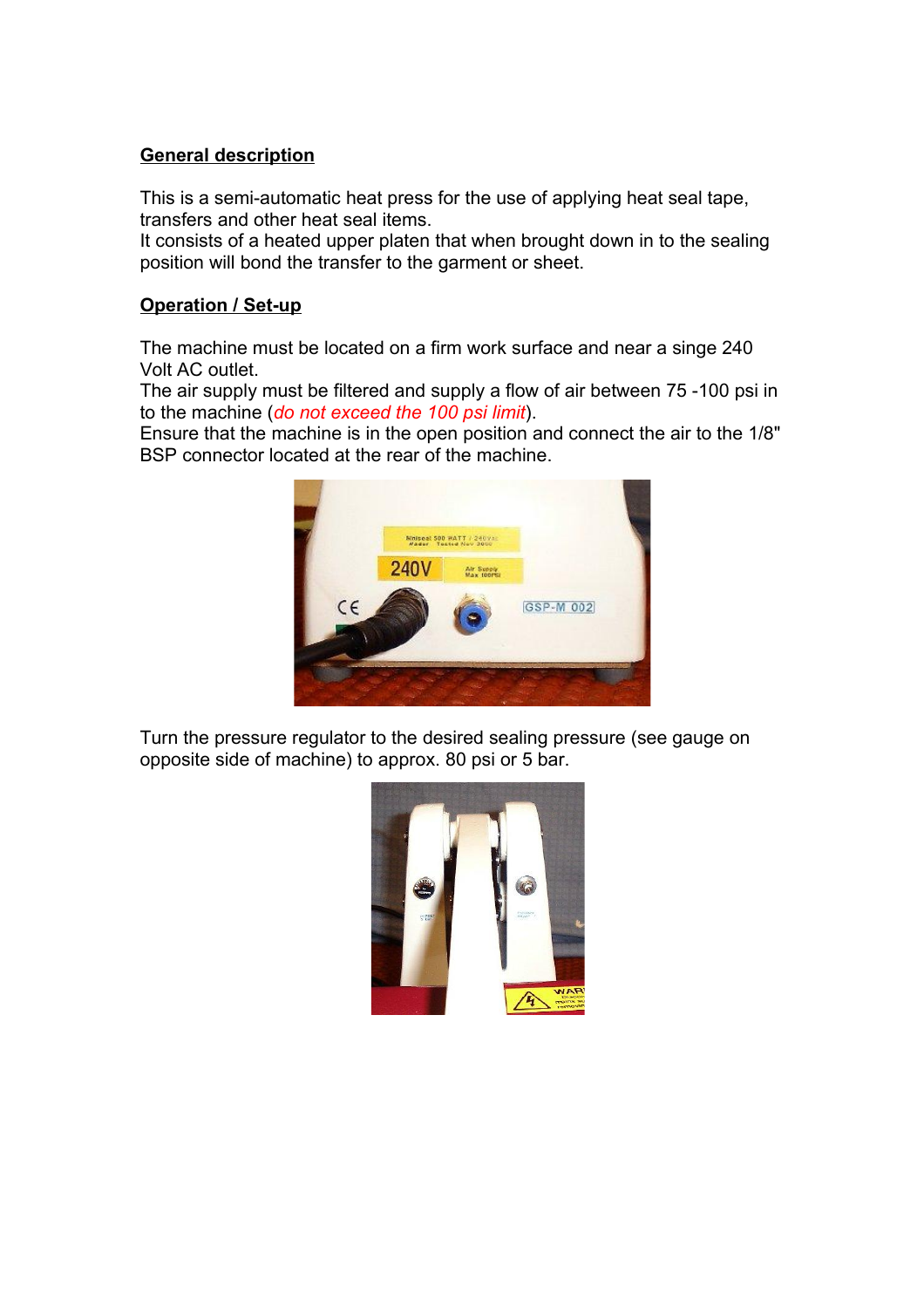Plug the machine into a suitable power point and switch on at the front control panel; continue turning this knob to set the desired dwell time.

The small light in the centre of the control facia will turn red, check that the other control knob (*temperature control*) is set to the correct position.



With The air supply set it should not be necessary to alter this unless the air is disconnected for any reason, just check the pressure gauge when you first come to operate the machine.

When the light on the front of the machine turns to green this indicates that the temperature set point had been reached and the machine is ready for use.

#### *Sealing Transfers / Tape*

#### **Check The Temperature & Time Dwell Is Correct!**

(Please ensure that the settings are right for the type of marking you are about to do, if in doubt contact your supplier)

If the above is OK then place the garment on the silicone base pad and put the transfer face down in the desired position.

Now bring the operating arm down until it locates against the toggle arm and the two are clamped together.

You will now here the pneumatic cylinder operate and the pad base will rise to the heat plate causing the transfer ink to bond to the material.

When the dwell time has expired the cylinder will release and the buzzer will sound, raise the operating arm to the open position and the buzzer will stop. Remove the transfer backing paper and the transfer will be bonded to the garment if it is not check the temperature, time & pressure settings.

Repeat the above procedure for applying other emblems only altering the time, temp & pressure for different bonding applications / materials.

#### *Please note: -*

This machine is designed for application of only heat-seal transfers, tape, badges and patches.

Please ensure the manufacturers operating instructions are adhered to. We recommend a qualified engineer inspect the machine at six Monthly intervals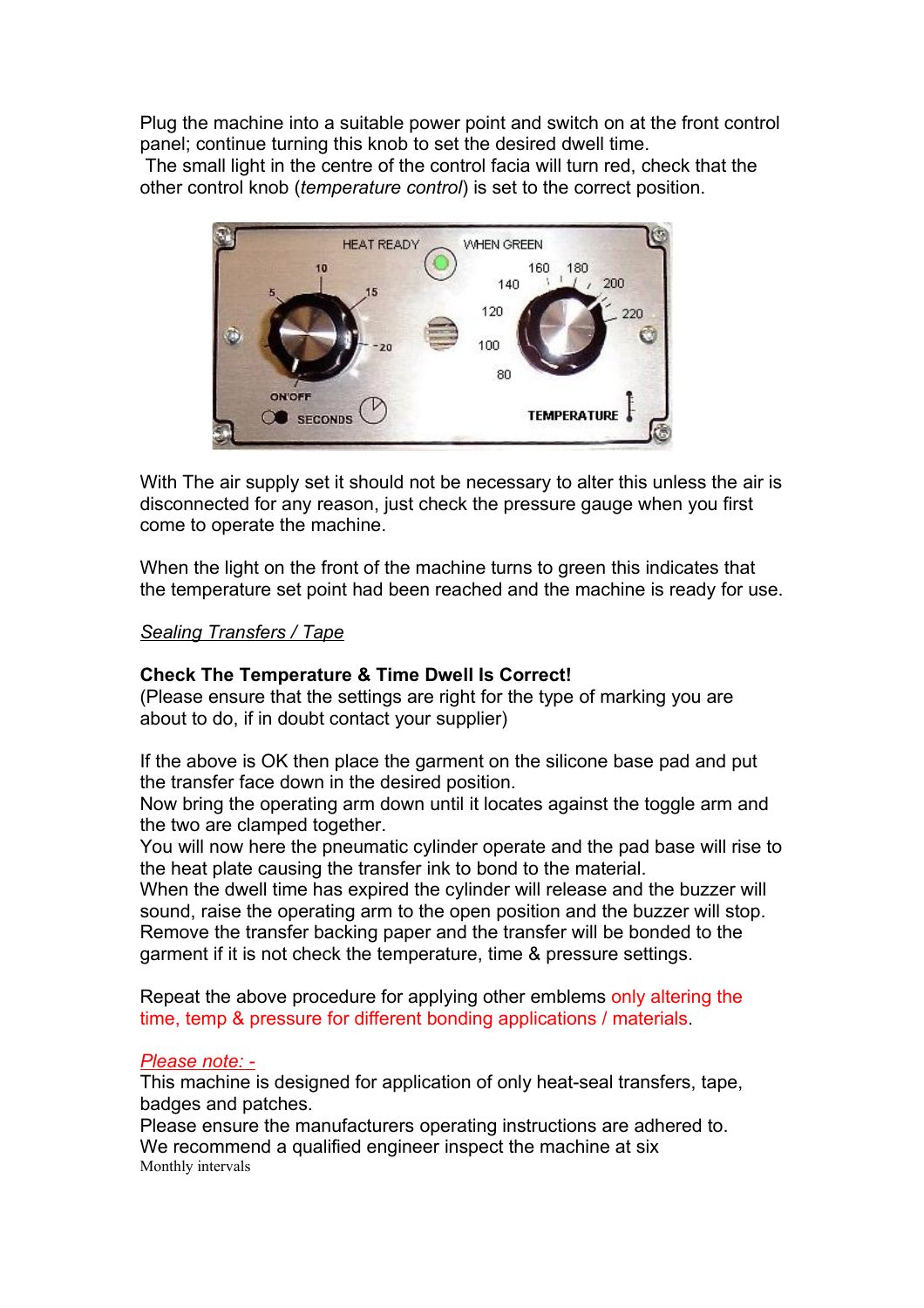#### **Fault Diagnosis**

#### *No Front Panel Light*

- Is the machine connected to a power supply?
- Test the fuse in the plug.
- Disconnect from mains supply and remove base cover and test fuse on control board and replace with equivalent type.
- Have a qualified service engineer check circuit board transformer and internal connectors.

#### *Front Light Illuminates but Heat Plate Cold*

- Element open circuit (test for continuity at element termination).
- Faulty probe (contact supplier for test procedure)
- Power relay contacts pitted.

#### *Heat Plate Over Heating*

- Check temperature control knob has the correct rotation.
- Replace probe if faulty.

#### *Air Cylinder Fails To Operate*

- Air supply connected to machine & regulator set?
- Test if the screw actuator on the operating arm is making contact it with the switch under the platen cover when the arm is in the locked position.
- Faulty Solenoid valve, contact your supplier on how to test this using the manual override.

#### *Buzzer fails to sound & Cylinder does not release.*

- Faulty V3 microswitch or poor contact remove base plate and test.
- Faulty Switching Relay

#### *Buzzer Fails To Sound BUT Cylinder Releases*

• Faulty Buzzer on PCB (contact supplier).

#### *Low Sealing Pressure*

- Check air pressure is set correctly.
- Replace silicone pad if worn.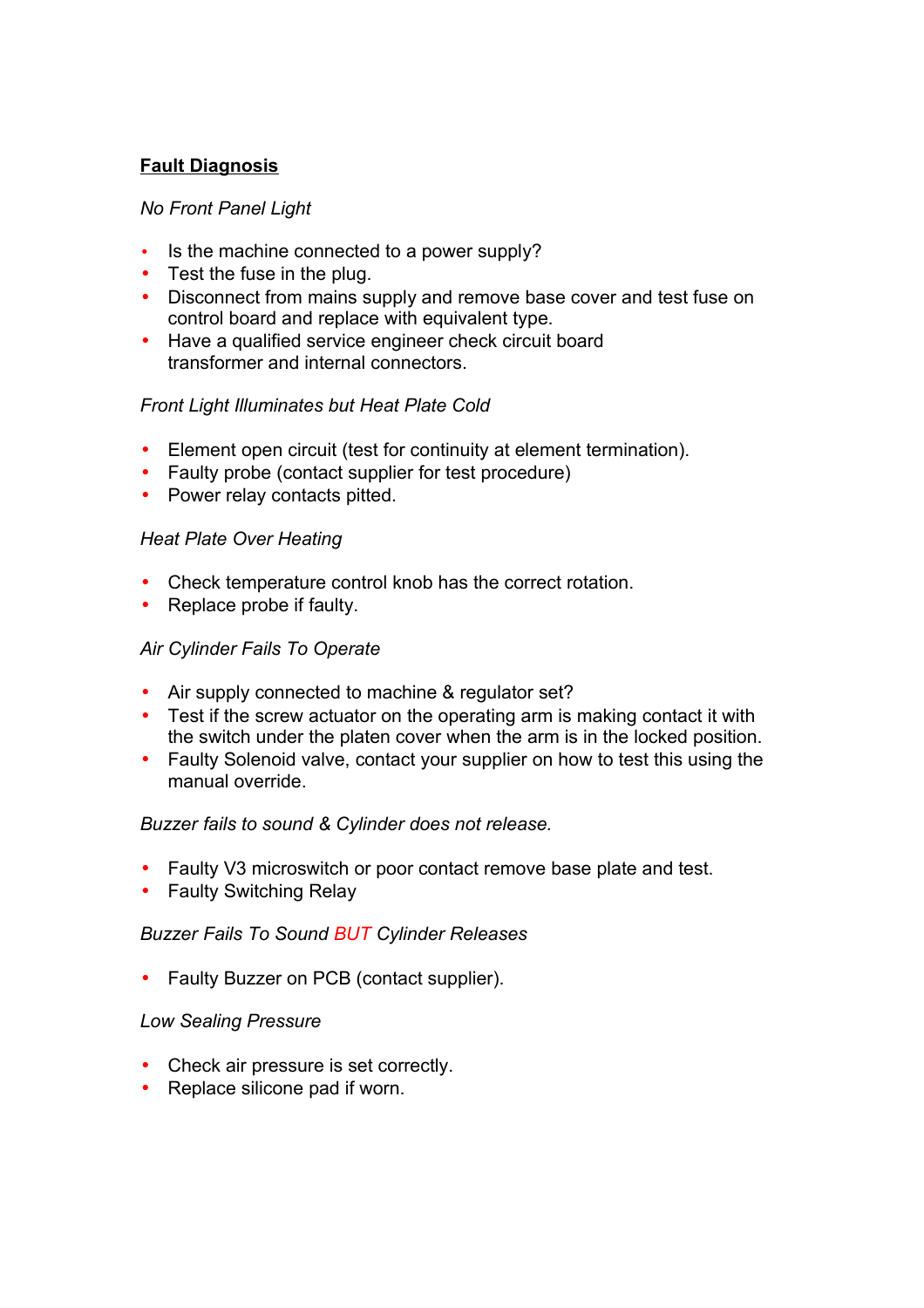### **Parts List Miniseal**

| GSP-2           | <b>LEVER HANDLE</b>                          |
|-----------------|----------------------------------------------|
| GSP-3           | <b>TOGGLE ARM</b>                            |
| GSP-4           | <b>PLATEN COVER</b>                          |
| GSW-5           | <b>BUSHES TOGGLE &amp; OPERATING ARM</b>     |
| GSW-6           | <b>PIN 125mm</b>                             |
| GSW-7           | <b>PIN 112mm</b>                             |
| GSW-8           | PIN 38mm                                     |
| GSW-9           | <b>TOGGLE LINKS</b>                          |
| <b>GSW-10</b>   | <b>CIRCLIPS</b>                              |
| <b>GSW-11</b>   | <b>GASKET L21 SINDANYO</b>                   |
| <b>GSW-14</b>   | ELEMENT (5.25 x 3.75") 500WATT               |
| <b>GSP-16/s</b> | <b>SILICONE PRESSURE PAD</b>                 |
| <b>GSW-17</b>   | PRESSURE PAD PLATE                           |
| <b>GSW-18</b>   | <b>TOP HEAT PLATE PTFE</b>                   |
| <b>GSW-19</b>   | <b>MAIN TOGGLE RETURN SPRING</b>             |
| GSP-20          | <b>CONTROL UNIT TEMPERATURE &amp; TIME</b>   |
| <b>GSW-21</b>   | CONTROL RELAY 2off temp & valve control      |
| <b>GSW-22</b>   | <b>RTD PROBE</b>                             |
| <b>GSW-23</b>   | <b>PROBE RETAINER CLIP</b>                   |
| <b>GSW-24</b>   | MICROSWITCH (TIMER CONTROL)                  |
| <b>GSW-25</b>   | INTERNAL CONNECTORS (CIRCUIT BOARD & RELAYS) |
| <b>GSW-26</b>   | <b>BASE BOARD</b>                            |
| <b>GSW-27</b>   | <b>RUBBER FEET</b>                           |
| GSW-28          | <b>MAINS CABLE</b>                           |
| <b>GSW-29</b>   | CABLE GLAND (M16)                            |
| <b>GSW-30</b>   | <b>CONTROL KNOBS 2off</b>                    |
| <b>GSP-31</b>   | <b>CONTROL FACIA</b>                         |
| GSP-33          | <b>INSTRUCTION BOOKLET</b>                   |
| GSW-36          | GASKET (TIMER CONTROL MICROSWITCH)           |
| GSP-40          | 1/8 - 4mm BULKHEAD CONNECTOR                 |
| <b>GSP-41</b>   | 4mm "T" CONNECTOR                            |
| <b>GSP-42</b>   | 4mm - 6mm IN LINE CONNECTOR                  |
| GSP-43          | <b>MINI PRESSURE GAUGE</b>                   |
| GSP-44          | <b>REGULATOR &amp; M5 - 4mm ADAPTOR</b>      |
| GSP-45          | <b>SOLENOID VALVE</b>                        |
| GSP-46          | <b>VALVE CABLE 240vac</b>                    |
| GSP-47          | SOLENOID VALVE AIR CONNECTOR (1 SET)         |
| GSP-48          | MAIN ACTUATOR (AIR CYLINDER)                 |
| GSP-49          | 1/4 - 4mm CONNECTORS 2 OFF                   |
| <b>GSP-50</b>   | SPEED CONTROLLER (ACTUATOR)                  |
| <b>GSP-51</b>   | 4mm AIR LINE (2Mtr)                          |
| <b>GSP-52</b>   | HIGH TEMPERATURE MICROSWITCH (HEAT PLATE)    |
| <b>GSP-53</b>   | <b>BRACKET MICROSWITCH</b>                   |
| GSP-54          | SPRING LEAVER (PLATEN COVER SWITCH)          |
| <b>GSP-55</b>   | SOLENOID VALVE BRACKET                       |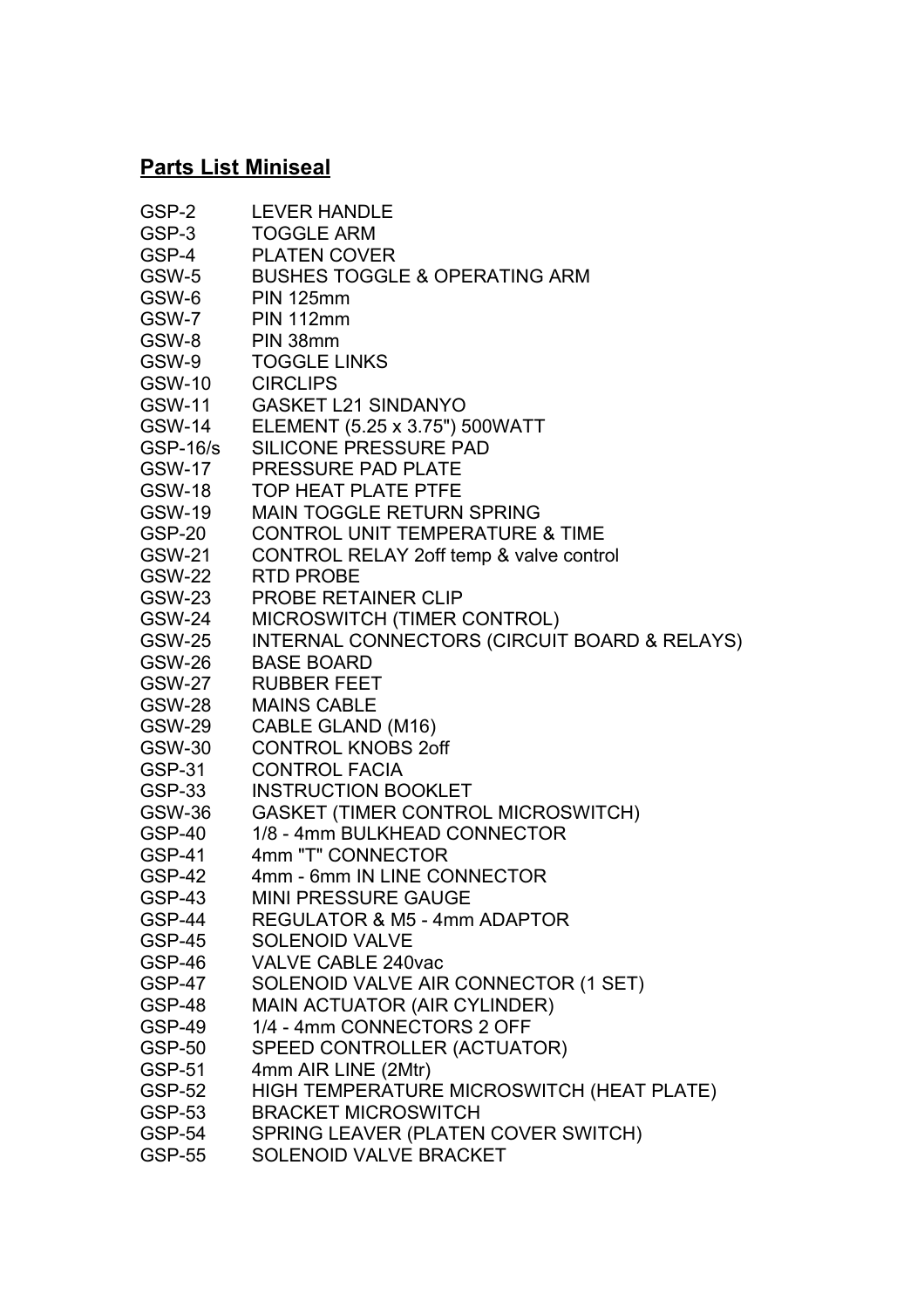## **Pneumatic Parts**



*Main Actuator GSP-48*



*Regulator GSP-44*



*Valve SY3 series GSP-47*



*Pressure Gauge GSP-43*